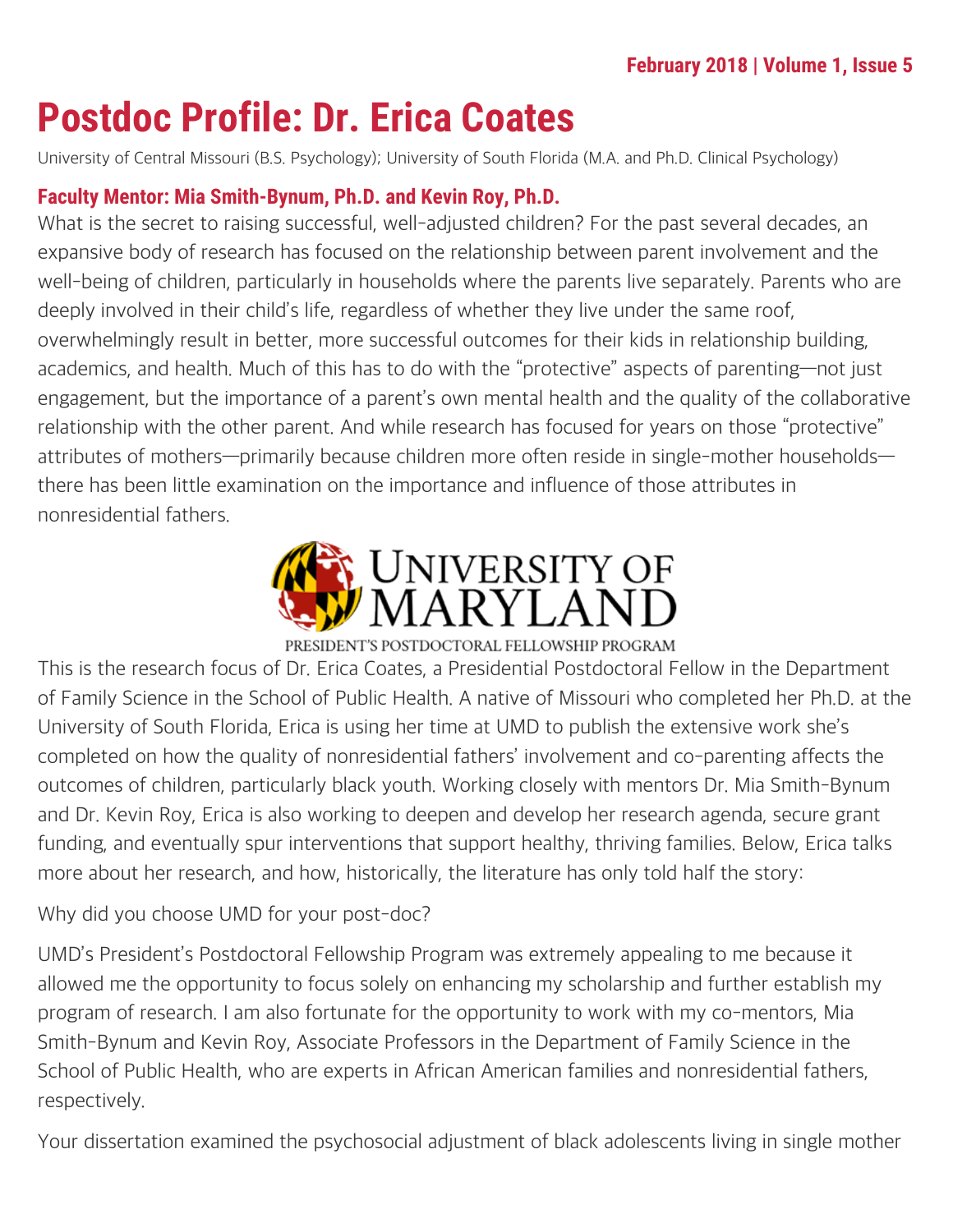households, particularly in relation to the involvement of their (nonresidential) fathers. Do you remember the moment that sparked your interest in this topic?

I wanted to delve deeper into the connection between nonresidential father involvement and youth outcomes. The benefits of positive father involvement to youth outcomes is well documented, yet little is known about the aspects of fatherhood that are protective for youth in contrast to the extensive research on mothers. I wanted to see whether the same attributes of mothers and the mother-child relationship that are protective for youth held true for fathers as well. I remember being overjoyed when my advisor approved the topic!

What determines a positive outcome for children in a single-parent household? Was there anything in your research that you found surprising?

My research found that, similar to research on mothers, when nonresidential fathers have better mental health (i.e., less depressive symptoms) and more positive parent-child relationships, adolescents have fewer emotional and behavioral problems. Supportive co-parenting relationships was also related to better youth adjustment.

Your current research continues to focus on fathers, specifically, the father-infant relationship, but also in a broader sense—how fatherhood is perceived in the black community. What are you learning from your research?

There are a considerable number of Black nonresidential fathers who are meaningfully involved in their children's lives, especially when their children are young (media coverage tends to highlight their absence rather than their presence). A father's mental health and the quality of the coparenting relationship are key to how involved nonresidential fathers are with their children and to their children's adjustment.

How do you hope your work will impact others?

I hope to use this research to develop culturally-sensitive family based interventions designed to increase positive involvement of nonresidential Black fathers and improve co-parenting relationships to improve youth outcomes.

What's the last great book you read or show you binged?

I really enjoy watching This is Us.

What are your plans for 2018 and life after the post-doc?

I expect to complete my post doc by fall 2019 and transition to a tenure-track academic position at that time.

When not under a mountain of work, where's your favorite spot (campus or off-campus) to decompress?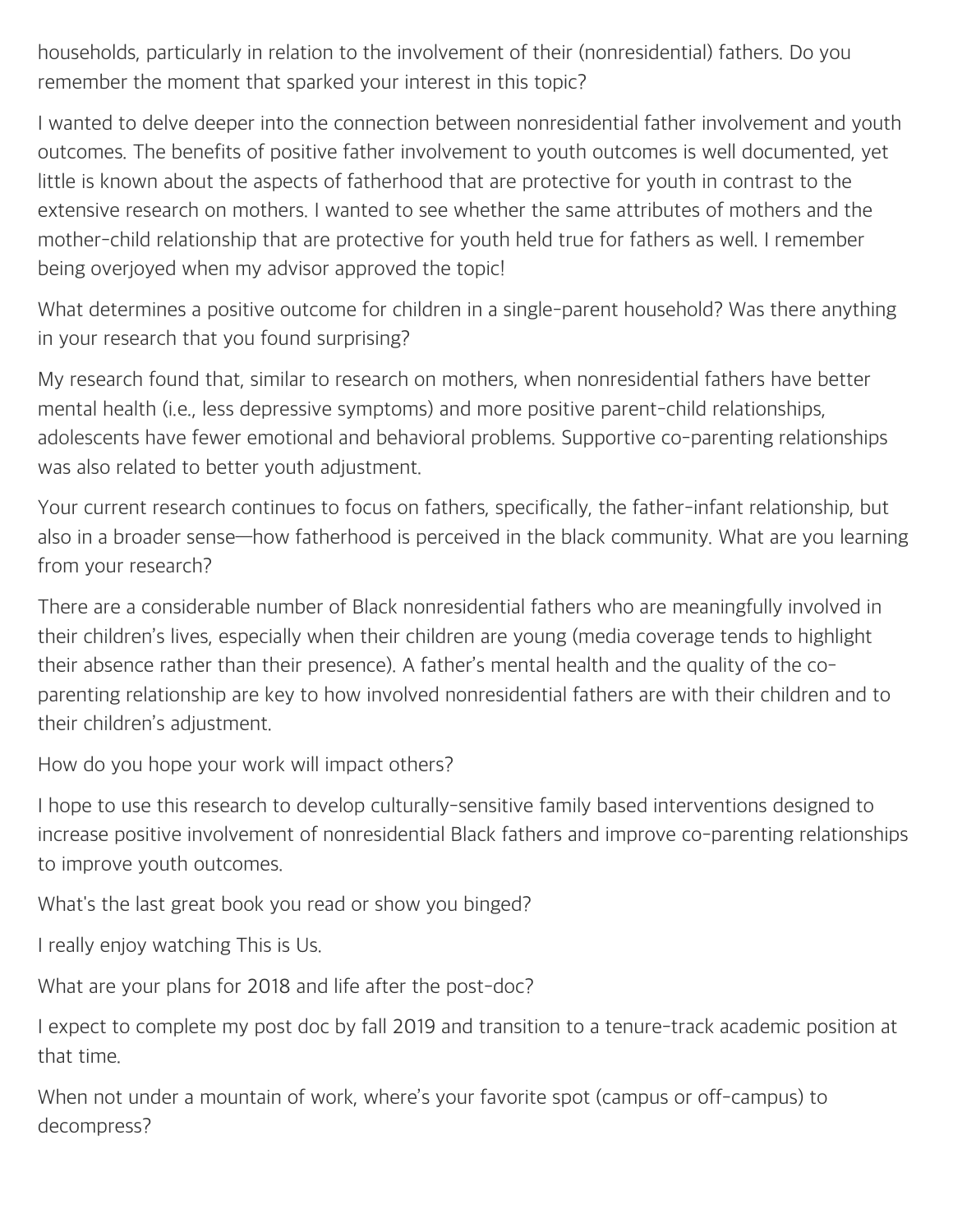## **Recognition & Awards Campus Awards A call for nominations has been issued for the following awards:**

#### **2018 Kirwan Awards**

[Kirwan Faculty Research and Scholarship Prize](https://gradschool.umd.edu/funding/faculty-and-staff-awards/kirwan-graduate-scholarship-and-research-prize) Nomination Deadline: February 28, 2018

[Kirwan Undergraduate Education Award](https://faculty.umd.edu/awards/index.html)  Nomination Deadline: February 28, 2018

# **Faculty Development**



### **Call For Nominations**

The Office of Faculty Affairs is seeking applicants for the 2018-2019 Big Ten Academic Alliance's [Academic Leadership Program](https://faculty.umd.edu/awards/list_alf.html) (ALP) and [Department Executive Officers](https://faculty.umd.edu/awards/list_deo.html) (DEO) Program. Each year the Office of the Provost provides funding for a select number of tenured faculty members to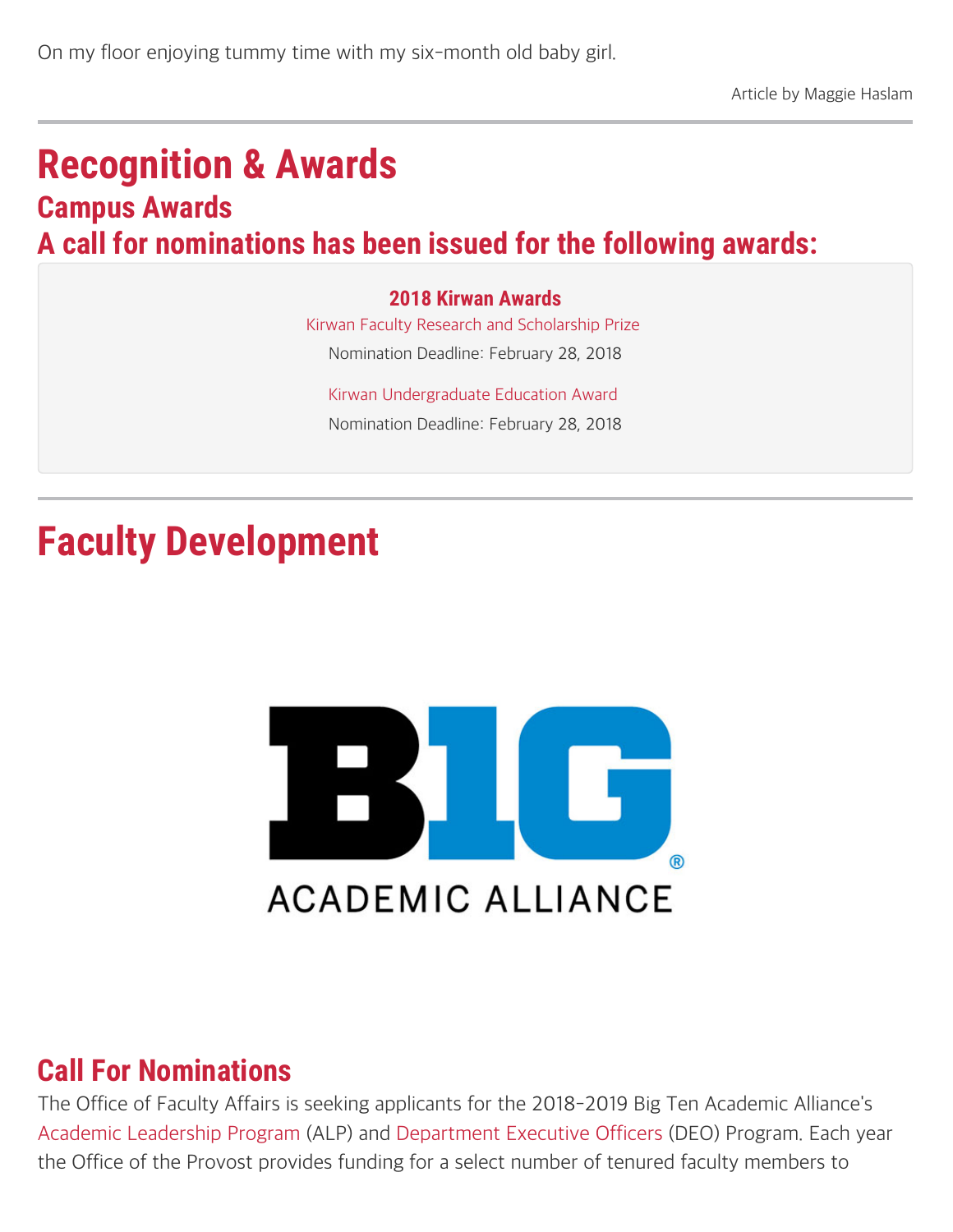participate in these [leadership development initiatives.](https://www.btaa.org/leadership) We encourage deans to nominate current chairs for the DEO program, and deans and chairs to nominate tenured faculty members who may have an interest in and potential for leadership on campus at any level for ALP. The nomination deadline is Friday, April 13. For more information on the eligibility and nomination process, [click here.](https://faculty.umd.edu/news/documents/BTAA-Call-2018-19.pdf)



### **University of Maryland Emeritus/Emerita Association**

On February 6, UMEEA held a Movie Panel Discussion on the film, [The Post](https://www.foxmovies.com/movies/the-post), the history it represents and its relevance to the current moment. The event featured panelists Maurine Beasley, Professor Emerita, Journalism; James B. Gilbert, Professor Emeritus, History; and Carl Sessions Stepp, Professor, Journalism, who led a lively audience discussion.

## **Faculty Tips and Resources**



**Managing Tensions in Graduate Student-Faculty Relationships**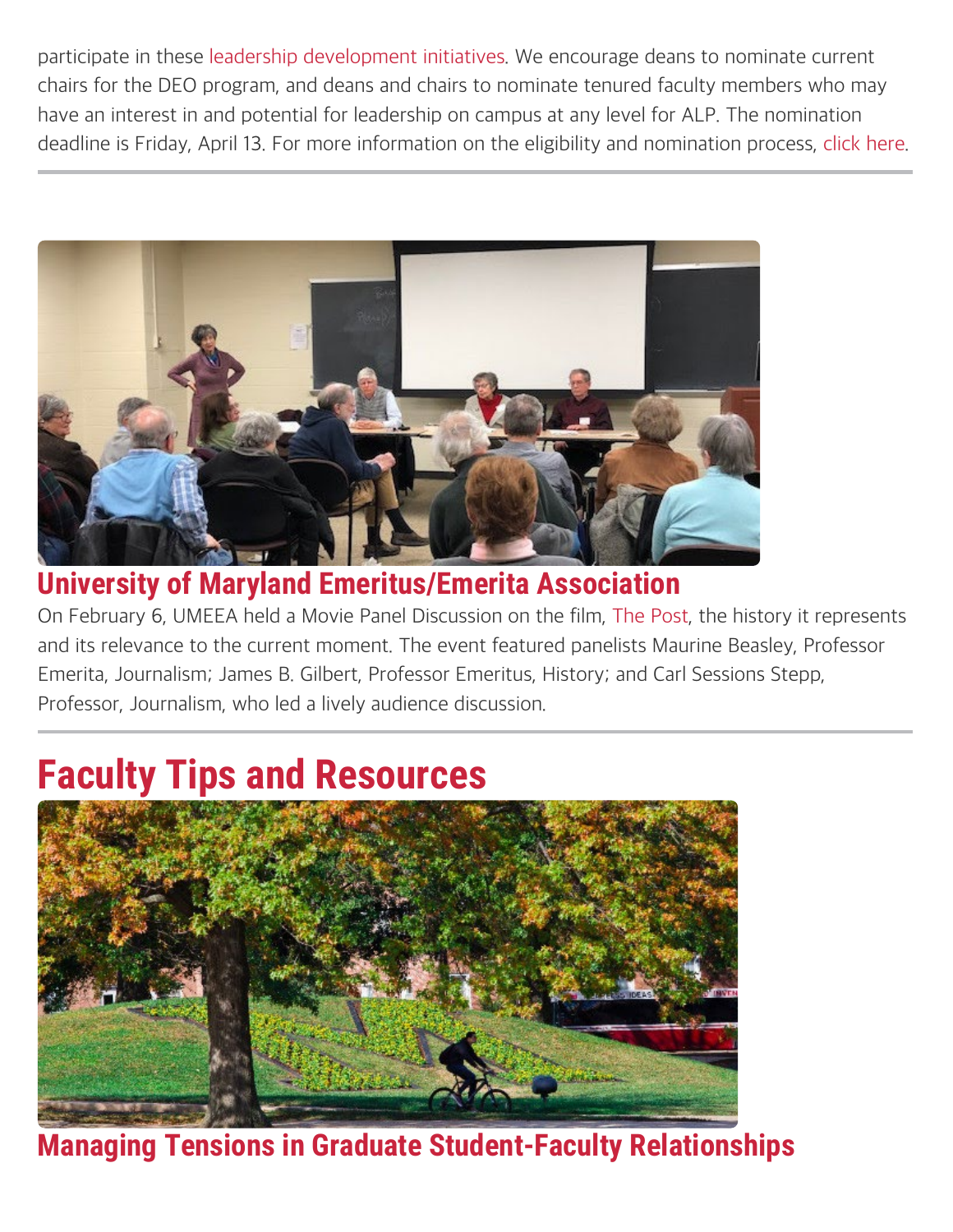Graduate student-faculty relationships typically involve: (1) mutual assistance with research projects around shared interests or concerns about issues needing theoretical and/or empirical attention; (2) mutually-shared positive recognition for their work via the receipt of competitive grants, best paper awards, and acceptances on refereed conference programs and/or in refereed journals; and (3) mutual respect and interpersonal support resulting from these positive experiences. For these reasons, graduate student-faculty relationships can be mutually beneficial on many dimensions career-long—and it thus behooves graduate students and faculty members to cultivate good working relationships with each other. Indeed, the university itself also benefits—via higher quality performance, higher organizational commitment, and lower turnover—when a climate that is nurturing, or "developmental," characterizes members' working relationships. [\(Note 1](https://faculty.umd.edu/news/2018-02.html#end1))

Sometimes, however, conflicts arise. These conflicts can be particularly challenging when the parties involved differ culturally, speak different languages, and have different cultural practices around discussing disagreements. [\(Note 2](https://faculty.umd.edu/news/2018-02.html#end1)) There are different ways to face such a challenge, but I recommend taking an "interest-oriented" approach. Empirical findings by conflict management- and negotiation-scholars show that using an "interest-oriented" approach, which aims to address the concerns of both sides, will be more likely than approaches focusing on the concerns of only one side (such as a "rights-oriented" or "power-oriented" approach) to enable disputants to achieve a continually good relationship as well as a mutually satisfying outcome. [\(Note 3](https://faculty.umd.edu/news/2018-02.html#end1))

For two reasons, taking an interest-oriented approach is easier said than done, however. First, when disputants are angry (as is likely when they perceive injustice), they tend to express themselves in ways that are not conducive to using an interest-oriented approach. These expressions can include statements of deservedness, threats of conflict-escalation, or even personal attacks. For this reason, I, like other conflict management scholars, recommend that all parties agree on process norms for discussing conflict as soon as the conflict occurs in order to help expedite the speed with which any tensions can be resolved. This way, tensions are less likely to fester and grow into emotional conflicts. [\(Note 4](https://faculty.umd.edu/news/2018-02.html#end1))

The second challenge to an "interest-oriented" approach is that its direct nature will probably be uncomfortable for those from cultures that practice a more indirect communication-style. [\(Note 5](https://faculty.umd.edu/news/2018-02.html#end1)) This is why I believe that the strategies for resolving conflict in graduate student-faculty relationships, especially (but not only) when these entail culturally-diverse exchanges, need to include making all parties feel safe to express, or "voice," concerns that may emerge during their work. This may take the form of enabling parties to express themselves in ways most comfortable to them. A more indirect way of resolving conflict, for example, could be identifying a neutral and mutually trusted informal or formal third party who might assist in the resolution of disagreements. [\(Note 6](https://faculty.umd.edu/news/2018-02.html#end1)) UMD faculty members and graduate students may wish to turn to the graduate or faculty ombudsperson for such assistance.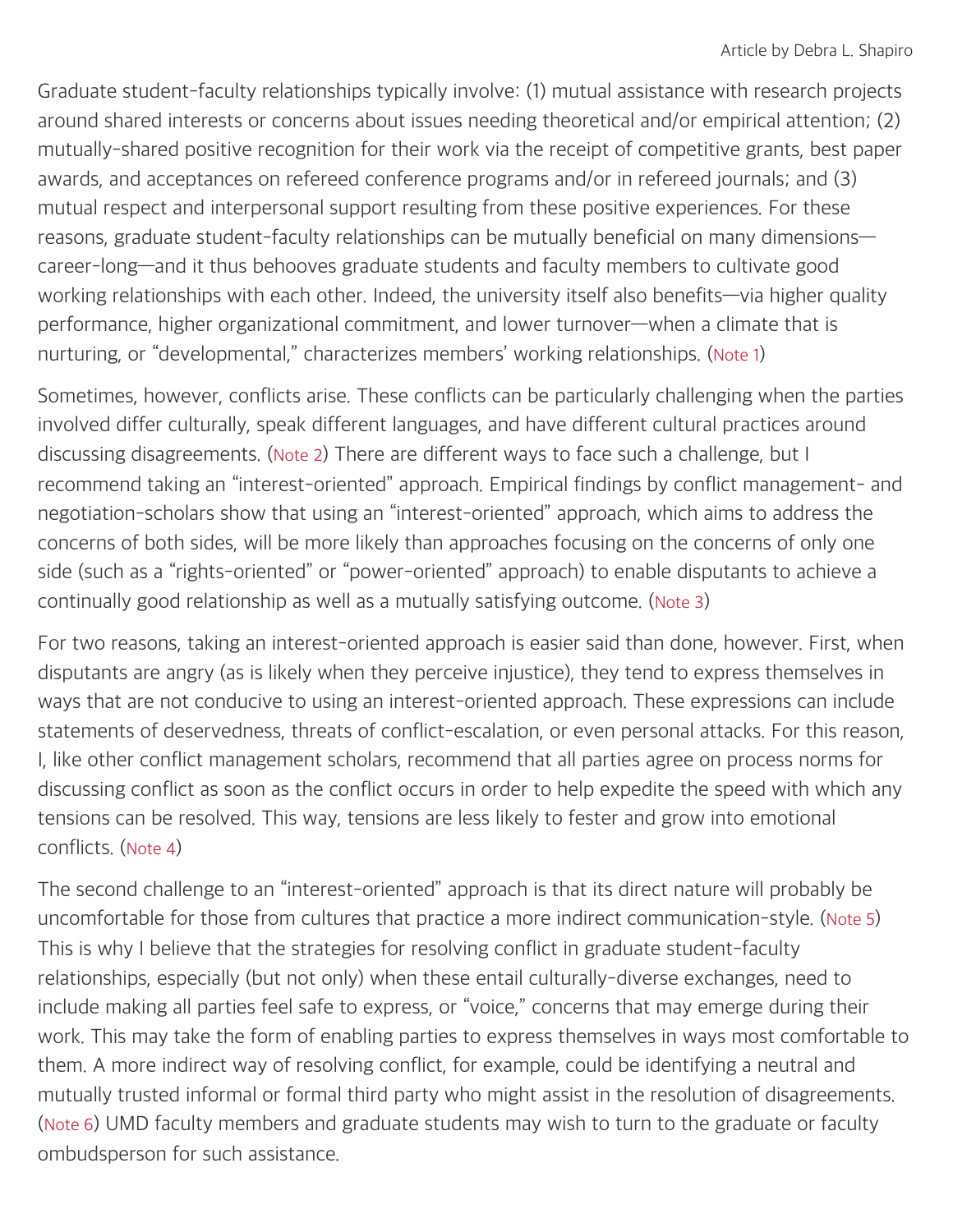Discussing at the outset not only the expectations that each party has for the other, but also the norms (direct or indirect) they will use to address conflict, including possibly identifying a person who they mutually agree on as a facilitator if ever they need help, can help prevent disagreements from growing out of control and, if/when conflict arises, help resolve it quickly and integratively. This is why I believe that faculty members and graduate students working together should practice interest-oriented communications to determine not only how to best thrive, but also how to survive the occasional bumps along their shared journey.

Debra L. Shapiro (Ph.D., Northwestern University) is Clarice Smith Professor of Management at UMD's Robert H. Smith School of Business, Associate Dean of Doctoral Programs at U of North Carolina-Chapel Hill's Kenan-Flagler Business School (1998-2001), and Director of Doctoral Programs at UMD's Smith School (2008-2011).

#### **Endnotes**

- 1. Dobrow, S.R., Chandler, D.E., Murphy, W.M., & Kram, K.E. 2012. A review of developmental networks: Incorporating a mutuality perspective. Journal of Management, 38(1): 210-242.
- 2. Brett, J.M., Behfar, K., & Kern, M. 2006. Managing conflict in multicultural teams. Harvard Business Review, 84(11): 84-91.
- 3. Brett, J.M., Shapiro, D.L., & Lytle, A. 1998. Breaking the bonds of reciprocity in negotiations. Academy of Management Journal, 41(4): 410-424.
- 4. Jehn, K. A. 1997. A qualitative analysis of conflict types and dimensions in organizational groups. Administrative Science Quarterly, 42: 530–557.
- 5. Von Glinow, M.A., Shapiro, D.L., & Brett, J.M. 2004. Can we talk, and should we?: Managing emotional conflict in multicultural teams. The Academy of Management Review, 29(4): 578- 592.
- 6. Shapiro, D.L. & Burris, E. 2014. The role of voice in managing conflict. In N. Ashkanasy & K. Jehn's (Eds.), Handbook of Conflict Management Research (pp.173-192). UK: Edward Edgar Publishing.

## **Diversity & Inclusion Campus Climate Survey**

The Campus Climate Survey is currently underway. This is an important assessment about how each member of the UMD community experiences different aspects of our campus, such as equity, inclusion, belonging, safety, and perceptions of diversity--both positive and negative.

We are interested in hearing about the experiences of all faculty, staff, and students.

[Click here](https://umd.edu/climate-survey) to take the survey by February 28.

After completing the survey, you will have a chance to register for the following prizes:

• A parking pass for 2018-2019